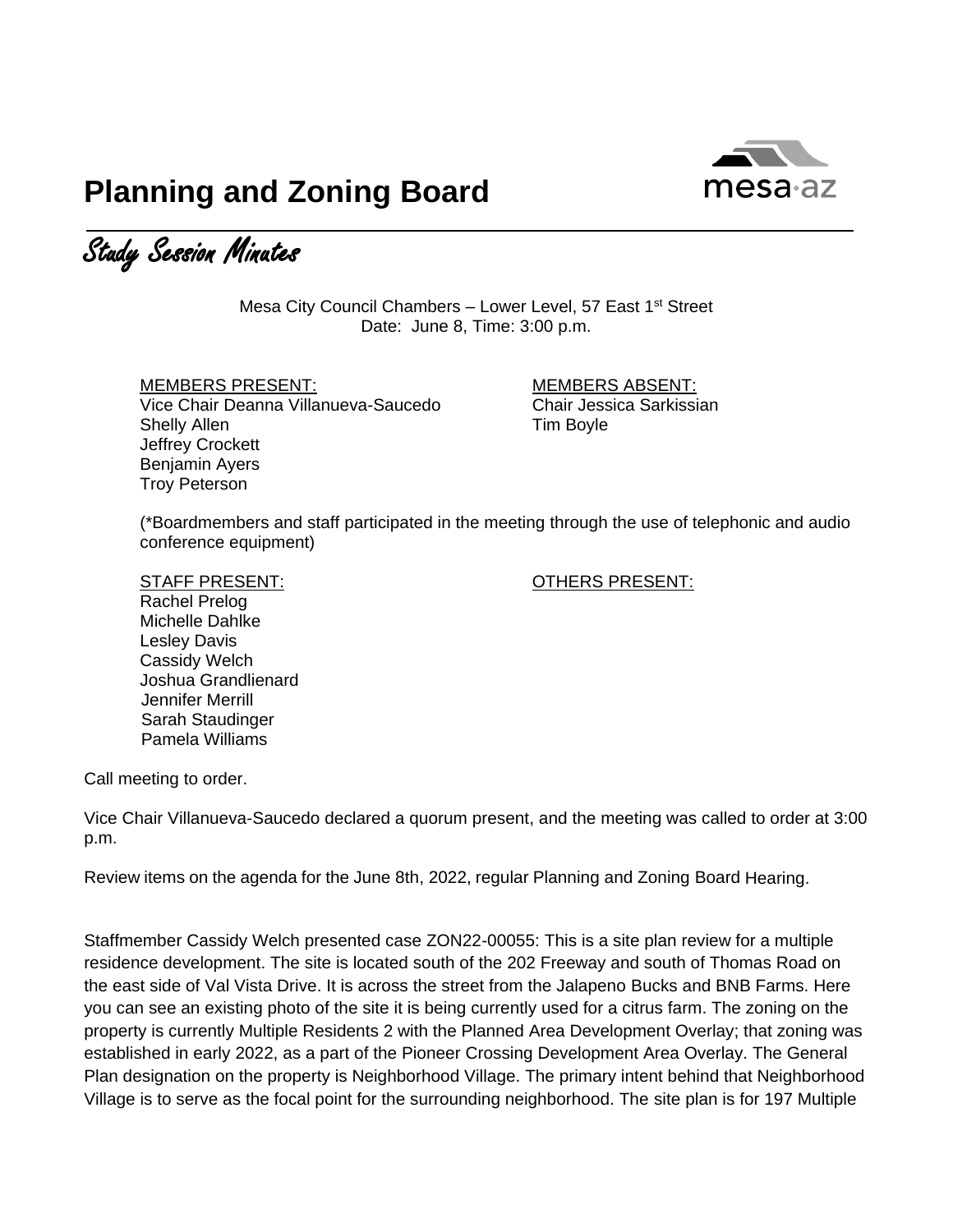residence units. The site plan is split into a townhome type development, and then a detached green green court type development. So, there are 130 townhome units, and 67 detached green court units. The parking on the site. The applicant has provided two parking spaces, individual garages for each unit, as well as some additional guest parking located around the site for a total of 2.6 spaces per unit, which exceeds the requirement of 2.1 spaces per unit. The site will be accessed exclusively from Val Vista Drive, with the primary on the northern end of the site, and then a secondary emergency access on the southern end of the site. The site is also consistent with the Pioneer Crossing Planned Area Development Overlay. Here you can see the proposed landscape plan for the development. The Design Review, per section 11-71-2, no review by the Design Review Board is required for multiple residents under 20 dwelling units per acre. So, the proposed elevations and designs were reviewed against the RM Design Standards, in addition to the Pioneer Crossing Design guidelines, and staff finds that the proposed elevations are consistent with both of those. So, the elevations will be approved as a part of the Site Plan Review request. And here you can see some of the proposed elevations. These are for the green court unit types with the alley loaded garages. We've got single-story and double storey units. And then this is for the townhome type unit. Again, with the alley loaded garages. The applicant did conduct a citizen participation process, which included property owners within 1000 feet, as well as HOAs, and registered neighborhoods. Staff has not received any concerns about the proposed project. In summary, we find that the proposed development is consistent with the 2014 Mesa general plan meets the criteria for site plan review, as well as is consistent with the Pioneer crossing planned Area Development overlay and staff is recommending approval with conditions.

Staffmember Lesley Davis presented case ZON21-00257: The request is for Site Plan Review to allow light industrial development within the smart community. The location of the buildings that they are proposing it is south of Elliot Road on the west side of Signal Butte. To orient you a little bit, this is the Apple Facility up on the corner. So, it is directly south of that. It is also located within the Elliot Road Technology Corridor are south of the Elliot Road technology corridor and within the East mark two Technology Enterprise core that's identified in their community plan. Here's a view of the property looking west from signal view. The General Glan for the property is Mixed- Use Community. The focus of that is to develop a mixture of uses that creates a complete and identify viable community. The proposed light industrial uses fall within that category. It's also falls within the Gateway Strategic Development Plan for Mixed-Use Community. The zoning on the property is PC, Planned Community for Eastmark. Tt's also in the Airport Overflight Area 3. In addition to that, it falls into Development Unit 6 North, within Eastmark, as identified in the Community Plan. The land use group that they're selecting is Lug C, which is Regional Center Campus. And that allows for the use of that they're proposing with the light industrial for manufacturing, warehouse, and accessory office space. So, in addition to that, I've included a few slides just to kind of refresh you on the Eastmark framework. It's a little bit different than a standard site plan process. And that community plan sets the vision for the overall development, the processes that they have to go through the processes, land uses sets development units includes the infrastructure master plans and design guidelines. And then it goes into the development unit plans. And as I stated earlier, this is Development Unit 6 North and that Development Unit Plan was approved, went through this part of the process of Planning and Zoning Board. And it allocates the land use budget, and the intensity, identifies the permitted land use groups, and that's where their Lugs C comes out of. And then there's design guidelines that are established further, that go beyond what the Community Plan has for that specific development unit and then compatibility. Then you get to the Site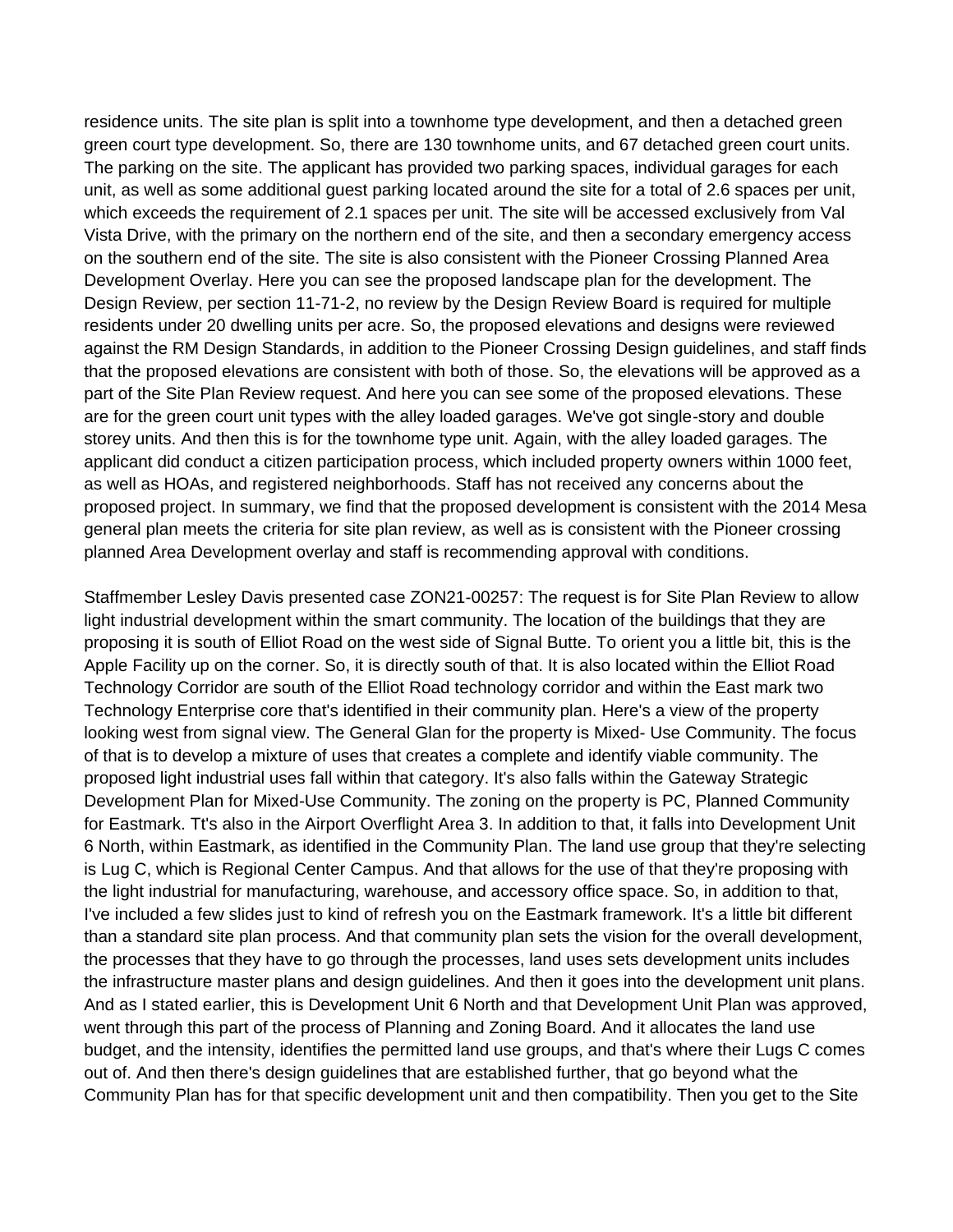Plan stage, which is where we're at. Site Plan and subdivision is where we kind of lay out the parcels. This came through, this is on a parcel within a plat that was recently reported that this board saw as a preliminary plat. And so, the site plan identifies the actual land use group that they're going to be utilizing and provides the specific site details. So here you can see down in the bottom left, I've included the plat, and showing where this falls within that. So, it's parcel 3, within that is marked Development Units 5 and 6 plat. They're proposing six buildings on that lot fronting onto Signal Butte Road. And then there is a street along the back here Binary, which was established with that plot. It's not constructed yet. I don't know if you recall to the west, you had a project called in BCAP, a few months ago. This is just directly to the east of that, the six buildings total over 900,000 square feet of light industrial space and then they have access both to Binary and to Signal Butte Road. They have 10 common areas, within you can see them in the green throughout, to provide some open space for some of the employee's areas that are heavily landscaped and have seating, shade, and to make them a little bit more pedestrian friendly. So Eastmark has a different process for Design Review. They don't go to the City of Mesa Design Review Board. They go through the Eastmark Design Review committee process. That committee preliminarily approved the elevations and it's contingent upon City approval with the site plan. So, they've gone through that process.

As far as citizen participation, they have gone through the mailing. They mailed a letter to property owners within 1000 feet, and HOAs, and registered neighborhoods within one mile, included 458 neighbors, we've had a lot of neighborhood involvement with adjacent parcels. So, we made sure that they had a very robust plan and made sure that all of that contact happened. They had a neighborhood meeting on May 3, I was able to attend that as well. They had 11 neighbors that did attend primarily from the subdivision. Actually, Signal Butte is where most of the interest was for that meeting. The concerns that they brought up in that were property values, duration of construction, dust control, traffic patterns, ingress, egress, hours of operations, noise generation, so very standard concerns and the applicant has been dealing with the property owners on that and reaching out. At this time, we haven't heard anything from any neighbors. I haven't not gotten any comment cards for this. I've had no phone calls or emails about this at all. And the applicant is stating the same beyond their contact follow up, after the meeting. So, in summary, it's in compliance with the 2040 Mesa General Plan complies with the Smart Community Plan, Development Unit Plan for D6 North, and meets the criteria for Site Plan Review, as outlined in the Community Plan. Recommendation is for approval with conditions, and I'd be happy to answer any questions.

Boardmember Crockett inquired: The question I have is on the secondary road. Does that exit either onto Elliott or out to Signal Butte?

Staffmember Lesley Davis responded: It exits to Everton Terrace, to the west and Signal Butte on the east. So, it follows here if you can see here, we have Signal Butte.

So you're going west on what's called Rubidium. There'll be there's another development parcel there. And then you're going to come north on Binary and take Mesquite out to this Everton Terrace. And then as you learned with this development to the west, it's anticipated these people are to exit right and go north.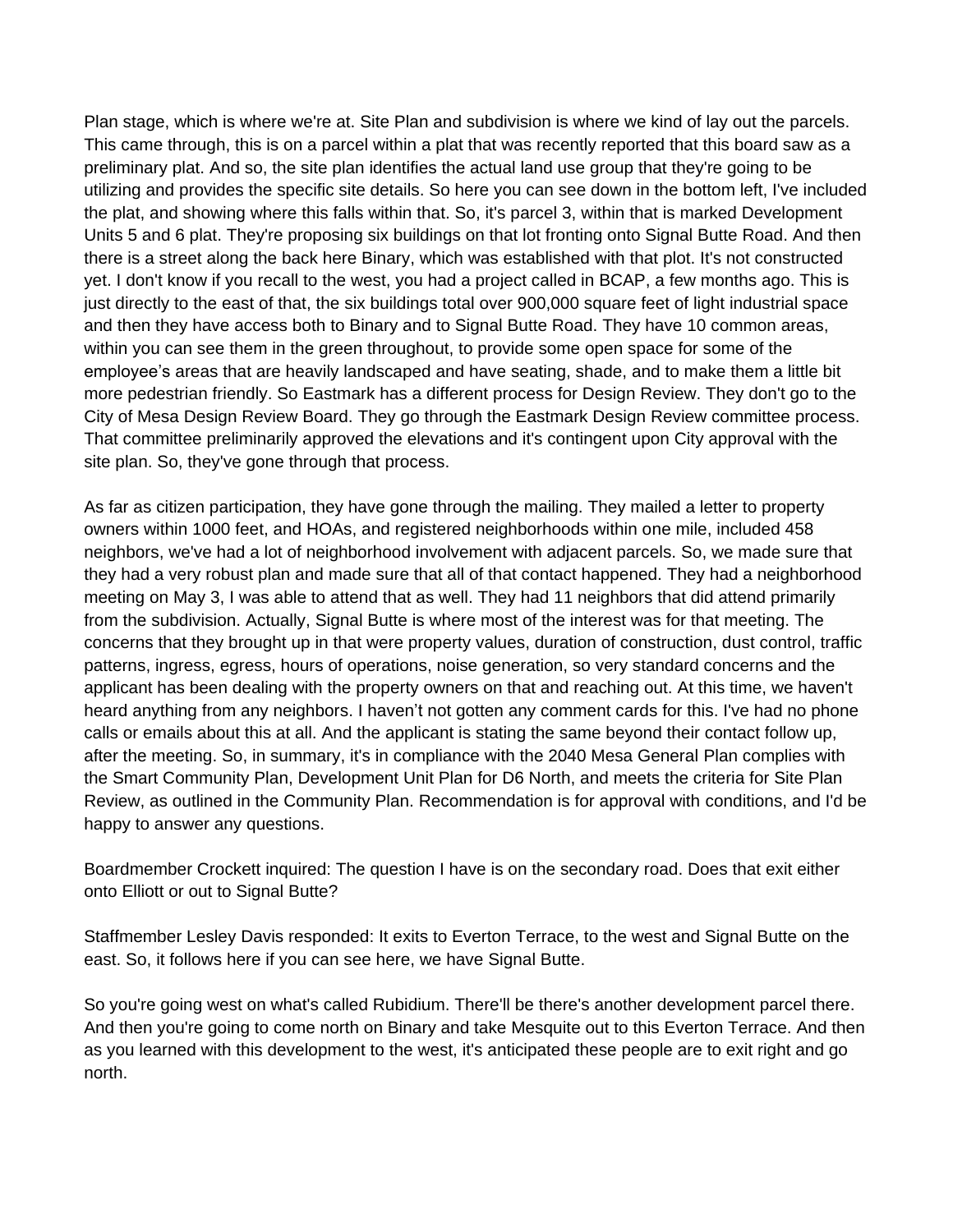Boardmember Crockett inquired: Go north on to Elliot Yes. Okay. Okay, and what's the timing of the construction of that? When will that road be completed out to Elliott and then out to signal Butte, will that be in connection with this project, or a future project?

Staffmember Lesley Davis responded: It's my understanding that Brookfield slash DNB are working on that roadway. I know they're in the process of getting documents together. I don't know the timeline of the construction, but it needs to be constructed with the first development in and I believe that in the hat project to the west is moving forward more quickly. So it should I go in fairly soon.

Staffmember Jennifer Merrill presented case ZON21-00793. The request is for a rezoning and Site Plan Review and it's to allow for the development of a multiple residence building. The location is west of Country Club on the north side of us 60 south side of Holmes Avenue. Here's a photo of the site is looking south from homes into the site. There's an existing office building there now. The current zoning is Limited Commercial, and the proposed rezoning is to Multiple Residents for with a Planned Area Development Overlay. The General Plan character area is Neighborhood, and the goal of that is to provide a safe place for people to live including a variety of housing types, including multiple residences. Here's the site plan. North is to your left in this slide. The two-story building includes 24 units; there are 16 studio units and eight one-bedroom units. There are 31 on-site parking stalls, 30 of them are covered. There is a barbecue pavilion, dog run, and outdoor exercise area. The vehicular access and pedestrian access is from the north edge of the site along Holmes Avenue. The PAD request includes multiple modifications to the standard code requirements, including some reductions to the interior side yard on the east side. That is a landscape reduction. The requirement is for 30 feet and propose 16. The south side again, the requirement is 30 feet, the proposed is 20. The landscaped yard width is also requested to be reduced along Holmes, proposed reduction to 10 feet. And then along the west property line, its reduction to four feet. There are some private open space modifications requested. The private open space required is required for all units. They are proposing private open space for not all of the units on the site. The dimensions for private open space on the ground floor are required to be a 10-foot minimum dimension. And they are requesting a minimum of eight feet in width, and six feet in depth for the private open space. The minimum lot area per dwelling unit is required by code to be 1452 square feet. They are requesting 1400 square feet. And that is the overall lot divided by 1400, equals the number of units. In terms of the parking, the code requires the parking not exceed 30% of the frontage of the lab. It is visible from the right of way, and they are requesting an area of parking along the front of the lot that will not exceed 56% of the frontage. Here is the landscape plan. They are proposing a landscape design that meets the intent of Chapter 33. They have 12,000 square feet of landscaped area, and they have some landscaped yards that are provided, though those landscape widths are reduced through the PAD overlay. The proposal is scheduled to be considered by the Design Review Board at their June 14 work session next week. And staff will work with the applicant to implement any changes.

The applicant completed a citizen participation process. They notified surrounding property owners within 1000 feet, as well as HOAs, and registered neighborhoods. And no responses were received as a result of those notifications. I will go over the summary, but I do want to back up to the PAD request. There was some justification that was provided to justify those PAD requests. The applicant is proposing approximately 5000 square feet of open space, which is 2000 square feet more than the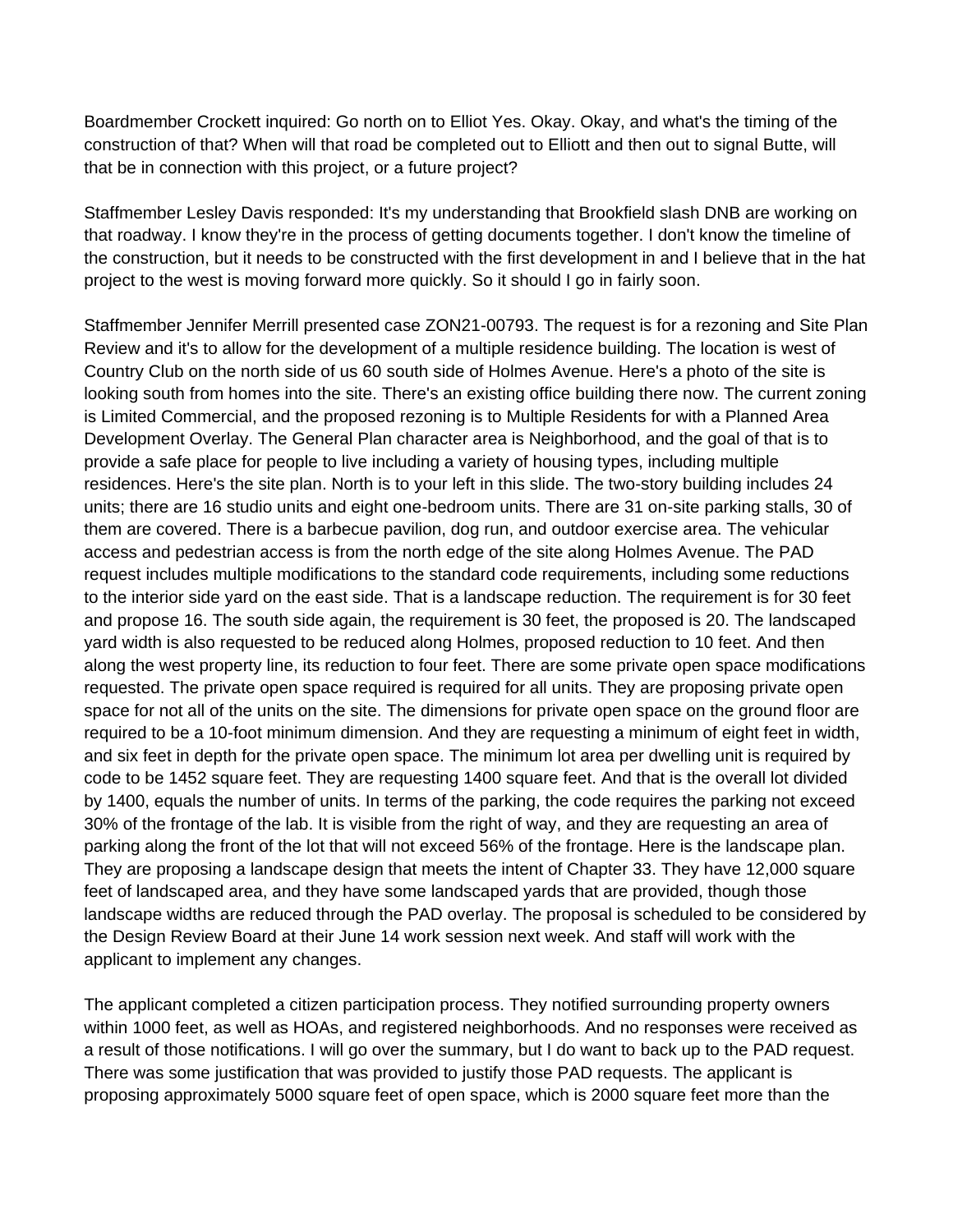minimum required by code. The proposed amenities that I listed all contribute to a high-quality residential development. And after a review of this submitted documents, the proposed code deviations are commensurate with the building and landscape design features.

Vice Chair Villanuave Saucedo inquired: Can I ask a question while you're while you're on that really quickly? So my question is, and maybe it's just me getting confused, but as I'm looking. I think you went through the building setbacks, that was part of the PAD request, and listed there as all the streets up to Sixth Street, 57th Street, but this address is in the 450 block of West homes. So those don't line up.

Staffmember Jennifer Merrill clarified: Yes, if you go to the next slide, there are two slides of PAD requests. I think you were probably sent a previous version of the presentation. But the current version, if you look at this second slide, that's titled PAD request. Does that help clear it up?

Vice Chair Villanueva-Saucedo inquired: Yeah, I see what you're saying. So, you're talking about the open space, the eight feet? They are not asking for any deviations in the setbacks, then?

Conversation ensured and Staffmember Jennifer Merrill displayed a slide that showed the setbacks.

Staffmember Jennifer Merrill continued: So, in summary, the request complies with the 2040 Mesa General Plan. It meets the criteria in Chapter 69 for a Site Plan Review, and it meets the criteria in Chapter 22 for a PAD overlay, and staff is recommending approval with conditions and I'm happy to answer questions.

Staffmember Cassidy Welch presented case ZON22-00049: This is a request for Site Plan Review and Special Use Permit to allow for an industrial development. The site is located on the south side of Pecos Road and on the east side of Crismon Road. Here you can see a photo of the site it is currently vacant. The General Plan designation for this property is Employment. The intent behind the Employment character area designation is to provide for a wide range of employment uses in high quality settings. The site is also located within the Gateway Strategic Development Plan is consistent with that plan. The site is currently zoned General Industrial. The proposed industrial uses on the site are permitted in the GI zoning district. So, the proposed site plan is for two large scale industrial buildings totaling approximately 269,500 square feet per building. The site will be accessed from both Crismon Road and Pecos Road. As a part of this request, the applicant is requesting a Special Use Permit for a parking reduction. Per the zoning ordinance, for industrial speculative buildings a total of 1170 spaces are required, and 561 spaces are proposed. The applicant did attend a Design Review work session on May 10. The Design Review Board had minor recommendations for those elevations, and staff will work with the applicant to address those.

The applicant did conduct a citizen participation process which included property owners within 1000 feet, as well as any HOAs, and registered neighborhoods. There are no HOAs and registered neighborhoods within the proximity. Neither the staff nor the applicant has received any response from surrounding property owners. In summary, we find that the proposed development complies with the 2040 Mesa General Plan, as well as the Gateway Strategic Development Plan, and meets the criteria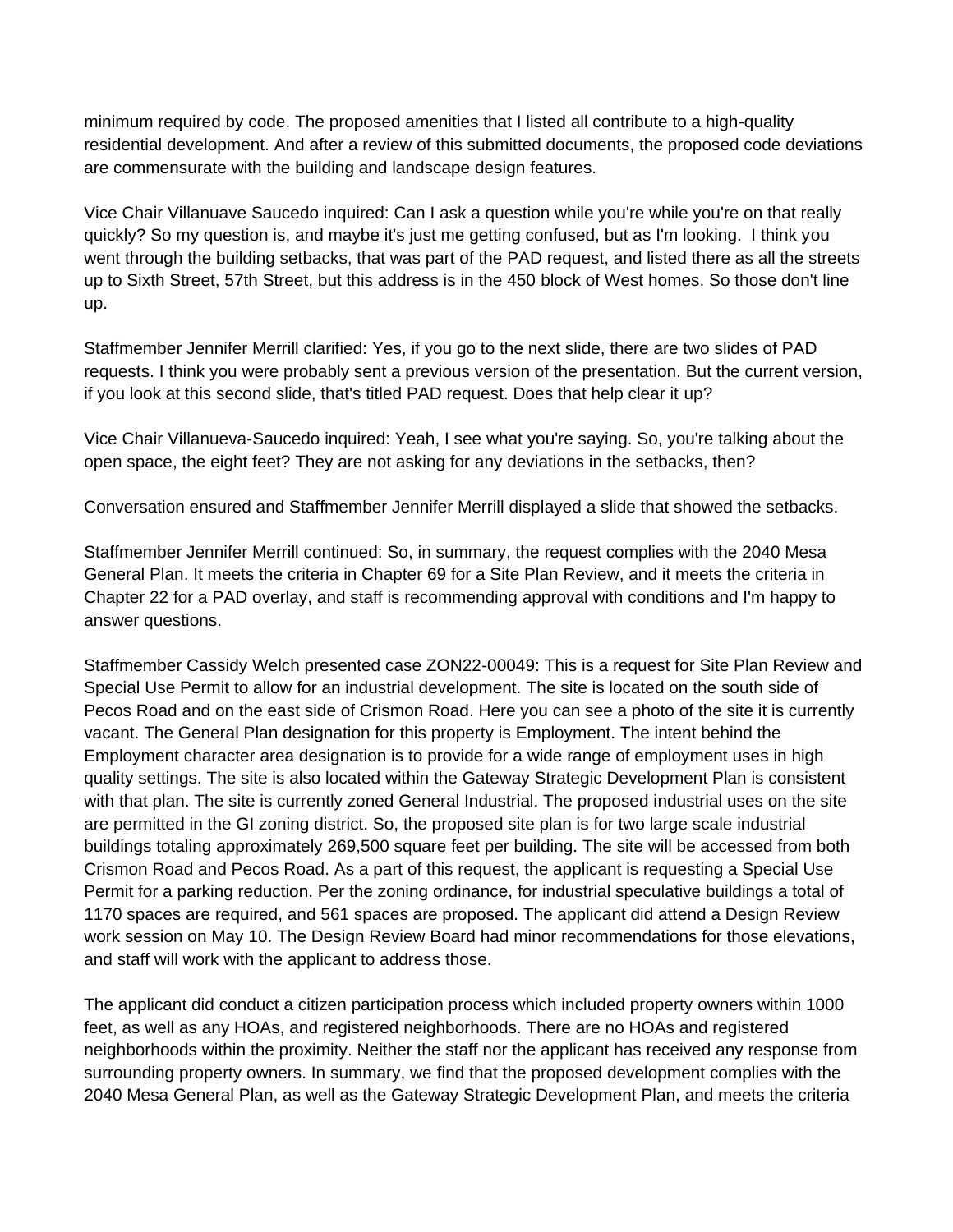for a Site Plan Review and Special Use Permit, and therefore we are recommending approval with conditions.

Boardmember Crockett inquired: My questions have to do with the parking reduction. We've been having this discussion for a few months now. And when these projects come through, it seems like quite often now, we're seeing a request to reduce the amount of parking. What happens when we approve this or we recommend approving a Special Use Permit based on the current use of the property, and there's a fairly dramatic reduction in parking from what is required in the code (more than 50%)? What happens if the use of this property in the future changes? Is there any way the City has to require additional parking in the future? If for example, this warehouse became a manufacturing facility where there was a lot more employees, can you respond to that?

Staffmember Cassidy Welch responded: Yes, so most of these industrial buildings are speculative. So, per Chapter 32, of the Zoning Ordinance, speculative industrial buildings are parked at 75% -at one to 600, and then 25%- at one to 375. Which is the standard ratio for office and retail developments. A lot of what we're seeing is that the parking ratio is not consistent with the actual uses of these large-scale industrial buildings. The ratio seems to be more like one to 900, up to one to 1300s spaces per square foot. Chapter 32 also has allotments for increases in parking demand based off of use. So, if it is within, I believe it's 5%, it is permitted to remain with the current parking. If it exceeds that 5% change, then the applicant would have to come in for a Special Use Permit to modify that. However, considering the Special Use Permit as a part of this request, I think we would already be anticipating the variety of users, and that some of the suites or buildings may be used for more in high intensity, but some of the areas might not, and kind of anticipating both of that- the variety of uses that may happen.

Boardmember Crockett added: Do we need a different category to deal with this scenario? Because you said that there is a category for this type of industrial building. And we are seeing requests to reduce parking? Do we need a different category to address this type of building?

Staffmember Cassidy Welch responded: That's something that we could potentially look into in regard to our text amendments. It's difficult to anticipate the required parking ratios. And as business operations change, those parking ratios may not be as reflective the zoning ordinance. And this particular parking ratio was established in 2011. As we know, industrial developments have changed quite a bit in the last 12 years. So, it's something that we can look at. But we do have those other avenues for applicants to modify, such as through a PAD or through a Special Use Permit.

Boardmember Crockett inquired: So let me just ask one more, one or two more questions on this. So, with this building, it's being constructed as a spec building? So walk me through the process. If by the time the building is constructed with the existing site plan, let's say that the owner of the building is going to sell the building, or perhaps even lease the building, an it is going to have a manufacturing use instead of a like a warehousing use. And so, they're going to have a much higher number of employees. How do you address the parking at that point in the future after the Special Use Permit has been issued? Do they do they have to come back in if the proposed use is different than what is anticipated now?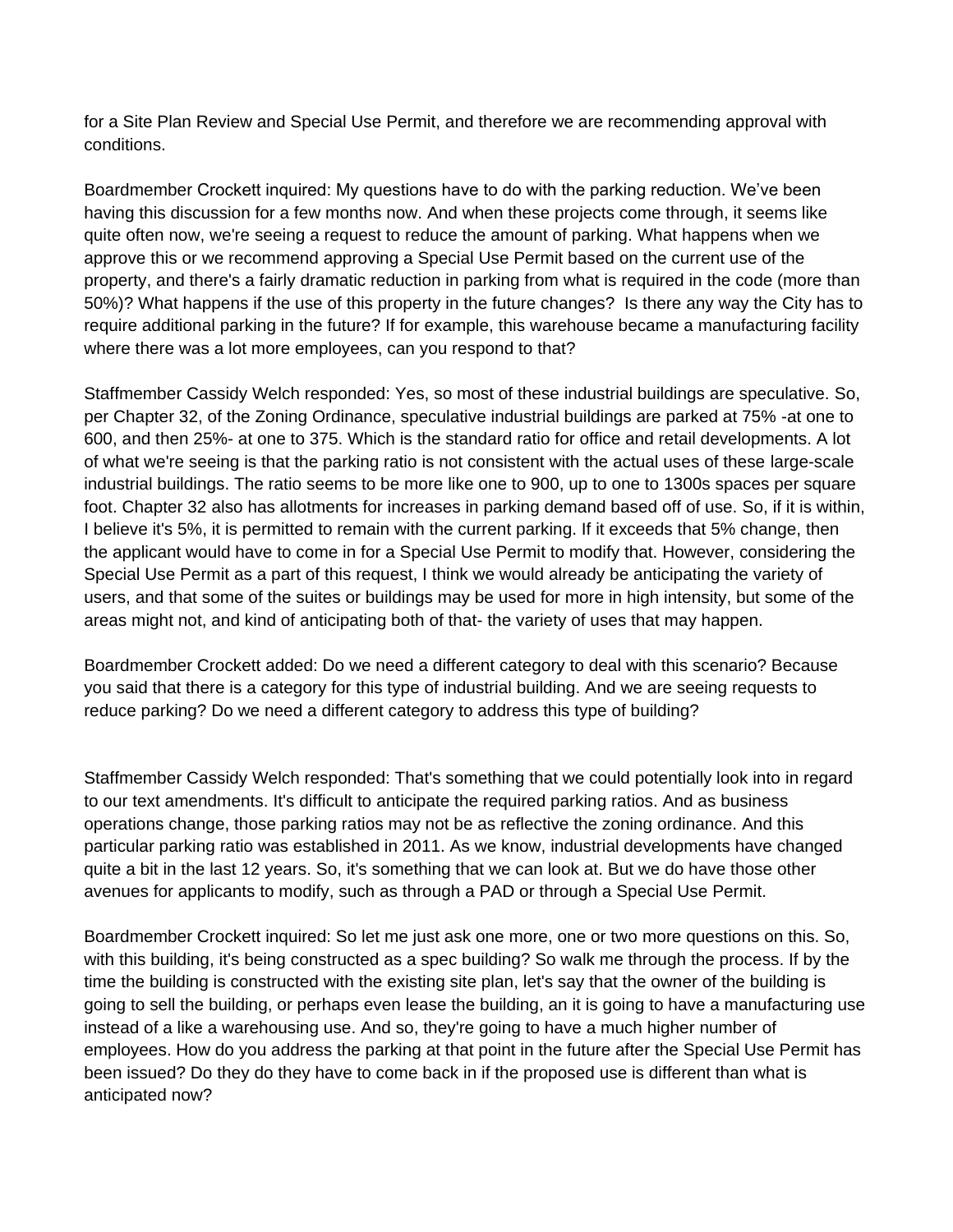Staffmember Cassidy Welch clarified: So, we are recommending approval of those 561 spaces under the anticipation that this site could be used for manufacturing, all the way to warehousing and storage. And so, staff feels comfortable that the proposed parking that's provided on the site will adequately serve any of those anticipated users that are permitted in the GI zoning district. However, if that applicant felt at a later date, that they needed additional parking to serve a specific user. There could be some avenues for a minor site plan modification, potentially to eliminate some of that trailer parking that's located on in between buildings A and B and converting some of that to additional standard vehicle parking.

Vice Chair Villanueva- Saucedo added: Following up on board member Crockett's comments on parking. There is a parking modification and what seems like a need for a code modification. So we're not going through this process every time. Right?

Assistant Director Rachel Prelog added: That that has been something that has been on our radar, and that is anticipated as a future text amendment. It is just right now kind of lower on the priority list, but we are aware of it. And we do see that.

Boardmember Peterson inquired: Is the 100 feet on the south end reserved for the rail spur? This is that Pirate Rail Spur? Is that going anywhere? Are we just going end up with a vacant strip of land 20 years from now?

Staffmember Cassidy Welch responded: I can't speak to the specifics of how planned out the Pirate Rail line is. But it's my understanding that it will be happening.

Boardmember Peterson added: So the middle, I'll call it, street slash driveway. It seems a little redundant, going right through the middle of the site? Can you share the thought behind having that go through there, as opposed to not having that road go through there?

## a

Staffmember Cassidy Welch responded: That road is intended to kind of serve as a secondary access and leave people out. So, the trucks would have the option to come in on either side. So for example, if you were a trucks, and you needed to get to the loading dock, say on the far east side of Building B, you could go around all of the activity that would be happening in that loading docks areas and avoid that. And it's also intended to kind of be a separation between these two, so that there's a clear definitive line between building A and building B. These are actually two separate parcels as well Building A is on one parcel, and Building B is on a separate parcel.

Boardmember Crockett added: If I could just follow up with one more question, with regard to the road. The road will be constructed on the Crismon alignment. What's the timing for the construction of that road? Is that being done as part of this development?

Staffmember Cassidy Welch responded: They are actually already in for permits for improving Crismon Road. I would defer to the applicant on the actual timeline for finishing that, but they are in for review right now.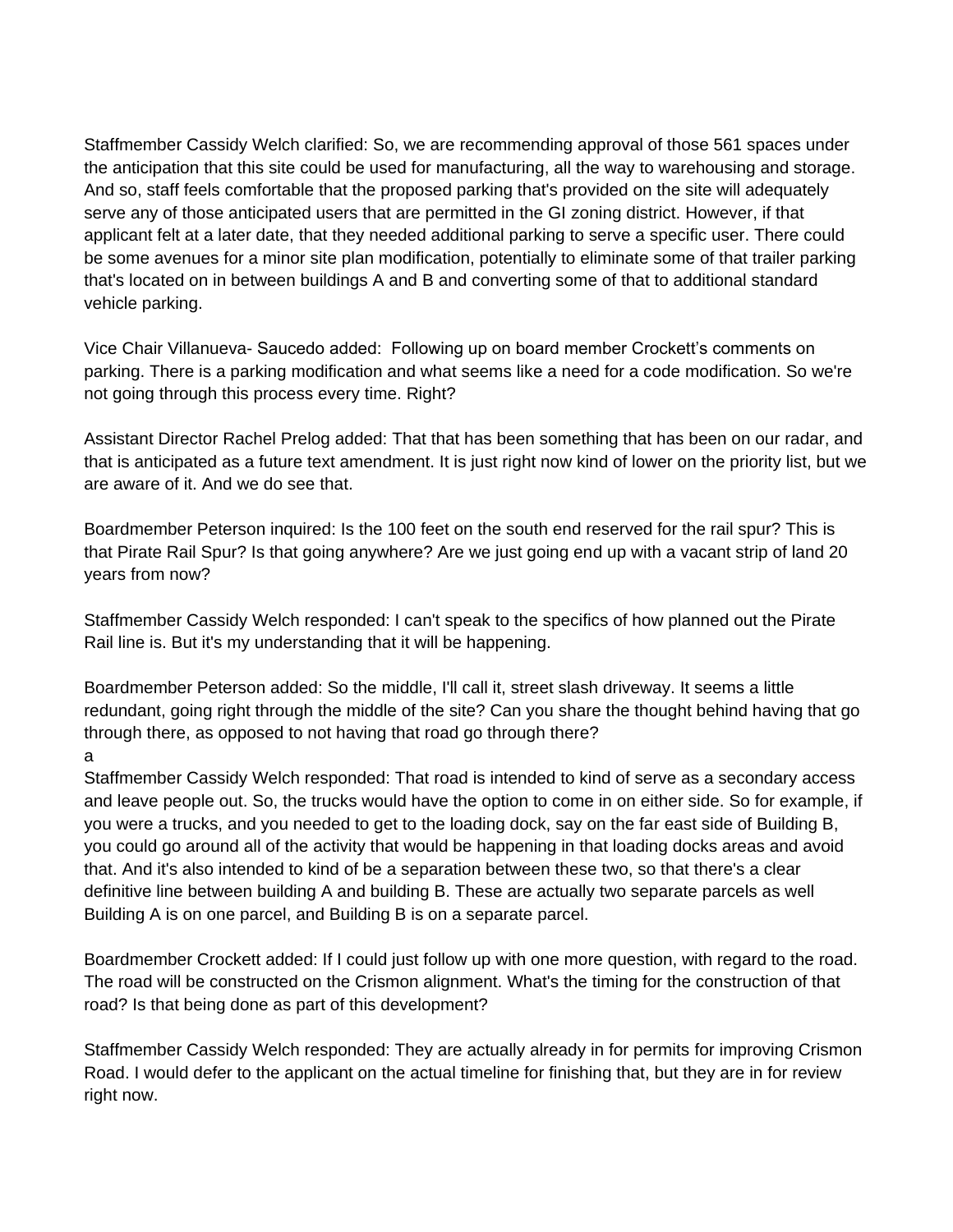Staffmember Joshua Grandlienard presented case ZON22-00157: So, this one's a little bit different. This is for a PAD modification for Falcon Field Airport. Again, this is a modify the existing standards within the development for the property within Falcon Field Airport. As you can see, all the airport between East Greenfield, South McDowell, west of Higley, and North McKellips, it does exclude the RS 43 and LC sections, on accounts that are not actually part of the airport. Overall, the General Plan designation is Specialty Airport. Pretty straightforward that it is an Airport. And zoning on this is LI-PAD, the original PAD was established in about 2010. And with this, this is trying to modernize the code just to meet existing conditions as well as addressing changes to hanger design that has occurred. And based off this, any new development would be subject to these PAD standards. Overall, there is a number of changes. I've kind of just highlighted the main ones, I couldn't highlight every minor revision that it was, there is some punctuation, some changes, and definitions. But overall, we added the condition to be consistent with the FAA for their 7460 requirements, which is just more of a flight overlay environmental review through the FAA. Within zone three, this is the new section on the northwest portion. In order to create more functionality for the phased fixed base operators typically, these are the more permanent tenants that we have on the airfield. As well as defining more types of areas between A and B. A is the areas that have direct street access to pipe to City streets, while type B is only access beyond the perimeter fence, on secured property of the airport. Also, we have some modifications due to the paved surface areas, that for the ramp be consistent with overall standards required by the FAA. As well as overall site changes to the lease area types, because of operations that occur. Basically, it's hard to have a foundation base in front of a hangar door because a plane can't leave that hangar. You have to climb over a curb. So, we had to address a couple of these concerns that repeatedly came up in our admin reviews. So, this has helped to clarify kind of part of this, as part of the original PAD. All on site hangars are done through administrative review. And if it's on a major arterial, it would go to the Design Review Board for their approval as well. So, this is consistent with those current standards. Overall, we did change the parking requirements inside of the airfield areas. Previously, you were not allowed to count some of the areas that were inside the hangar as part of your parking, even though you can fit a car, as well as a plane within those sizes. So, we added the changes to allow for that. As well as overall there are some differences between the zone one, zone two and three, for lighting and fixtures. And so, this was really changed to be consistent with City Code. We have overall design standards that we added to increase the amount of design we require out of these hangers, and the Brownfield Development was deleted in its entirety, because based on discussions with airport staff, it was never utilized. So based off that this was presented to the Design Review Board on April 12. And based off that, they recommended approval to this body, as well as City Council on May 10. As part of their citizen participation.

There was a neighborhood meeting that was attended on the seventh. It was more general questions just about airport facilities, uses, the complaints about the noise from airfield traffic, which we can't really modified because it is an FAA funded airport. So, we can't really stop the FAA from utilizing our airport. So, we did try to address all the concerns as best we could. But again, this is just for the design standards. Based off that staff is recommending approval condition based off, that the project complies with the 2040 Mesa General Plan, Chapter 69 for Site Plan Review, as well as great review criteria for a Planned Area Aevelopment within 11- 22.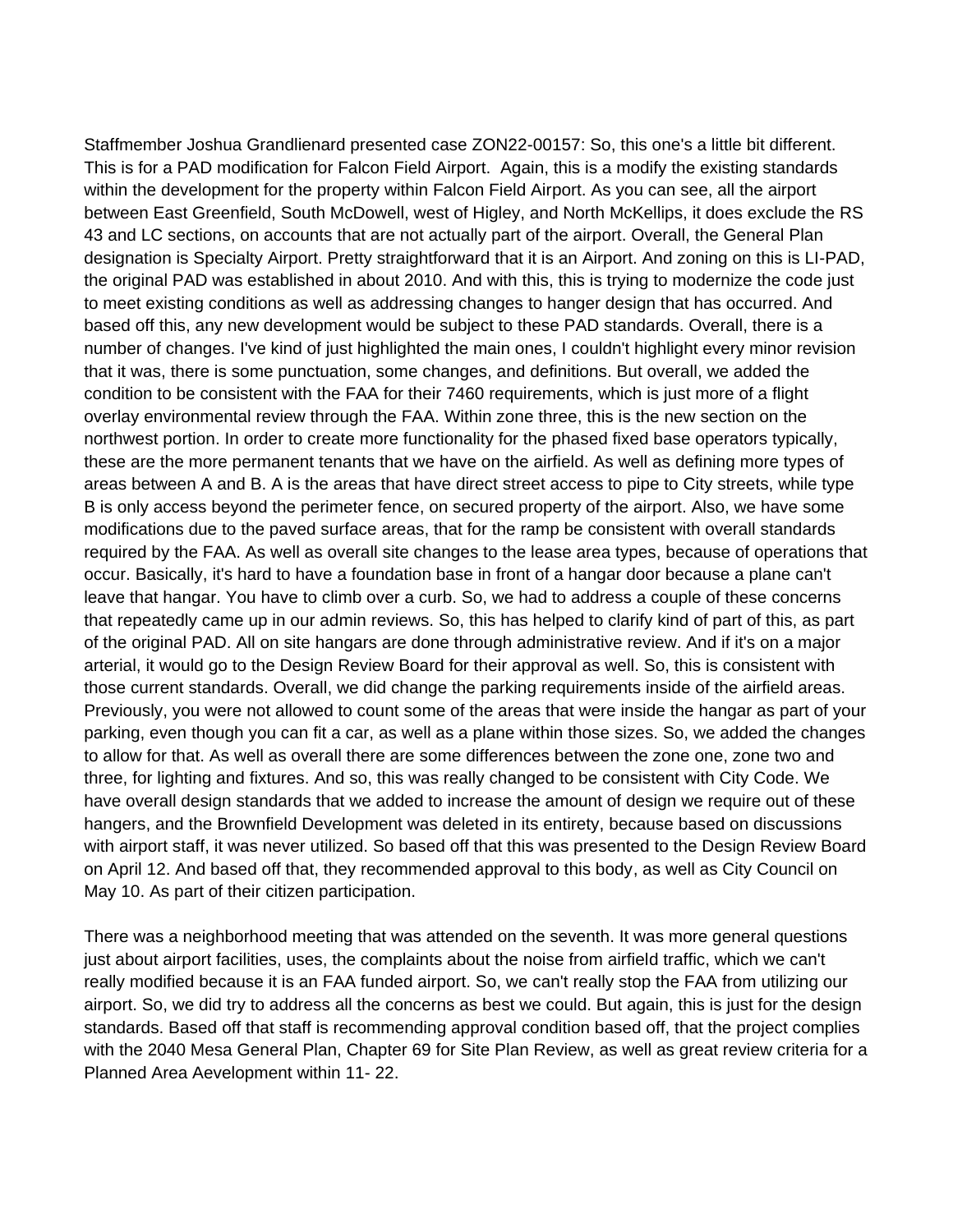Boardmember Crockett inquired: Do these new guidelines do they apply property the airport owns west of Greenfield Road? Or or is it only within.

Staffmember Joshua Grandlienard responded: It's only within the confines of the airport itself. That'd be correct. It'd be all anything within the secured fence of the Falcon field airport.

Boardmember Crockett inquired: Then the other question I had with regard to the first change in the design standard. There's language here that says new development must include a FAA approved environmental review prior to issuance of a building permit. Is this Is that a new requirement?

Staffmember Joshua Grandlienard responded: That is a requirement for any property that is built on federal property that's there. It's the process that they have to do as part of any kind of FAA review. I previously worked on a different municipality airport, and that was required on any one of these reviews as well.

Conversation ensued and it was clarified that even though this was not federal property. IT is Federally funded.

Falcon Field Director Corinne Nystrom spoke: I'm the airport director at Falcon field. This requirement as Josh said, is an FAA requirement that has been affected for quite some time now. And it is a requirement basically that states that if you are going to be doing any type of construction on a piece of property that is on an airport that receives federal funds for any type of capital improvements, then the requirement is to go through this environmental review process before any dirt is turned. And so what we basically have worked out with development services is to say- we have to get the green light from the FAA, the letter of approval, have no significant impact on the property, and before a building permit can be issued- otherwise, we're in non-compliance with the FAA regulations, and it puts our grants in jeopardy.

Vice Chair Villanueva-Saucedo inquired: So this is really a codification of what is already wrapped in effect. That's correct. Do you know, is the process an environmental assessment or is it a an environmental impact study?

Falcon Field Director Corinne Nystrom responded: That was a great question. Most of the documents that we are able to submit to the FAA are a categorical exclusion, which is a step below an environmental assessment. Now, we have been required by the FAA to do one environmental assessment on the property. That was because it was a very large piece of real estate that had a lot of acreage to it. And so, the main thing that these environmental reviews are looking for is obviously there is the cultural, the wildlife, the biological effects, and so forth. But really, from the FAA perspective, they're looking at what effect would this development have on the airport itself in terms of, does it have the potential of increasing aircraft operations? Does it have the potential of creating any other issues that might affect the airport's ability to continue to operate? So it does include all of the various NEPA requirements, but the FAA just wants to make sure, what environmental effect will this property have? And specifically, what effect is it going to have on aircraft operations at the airport?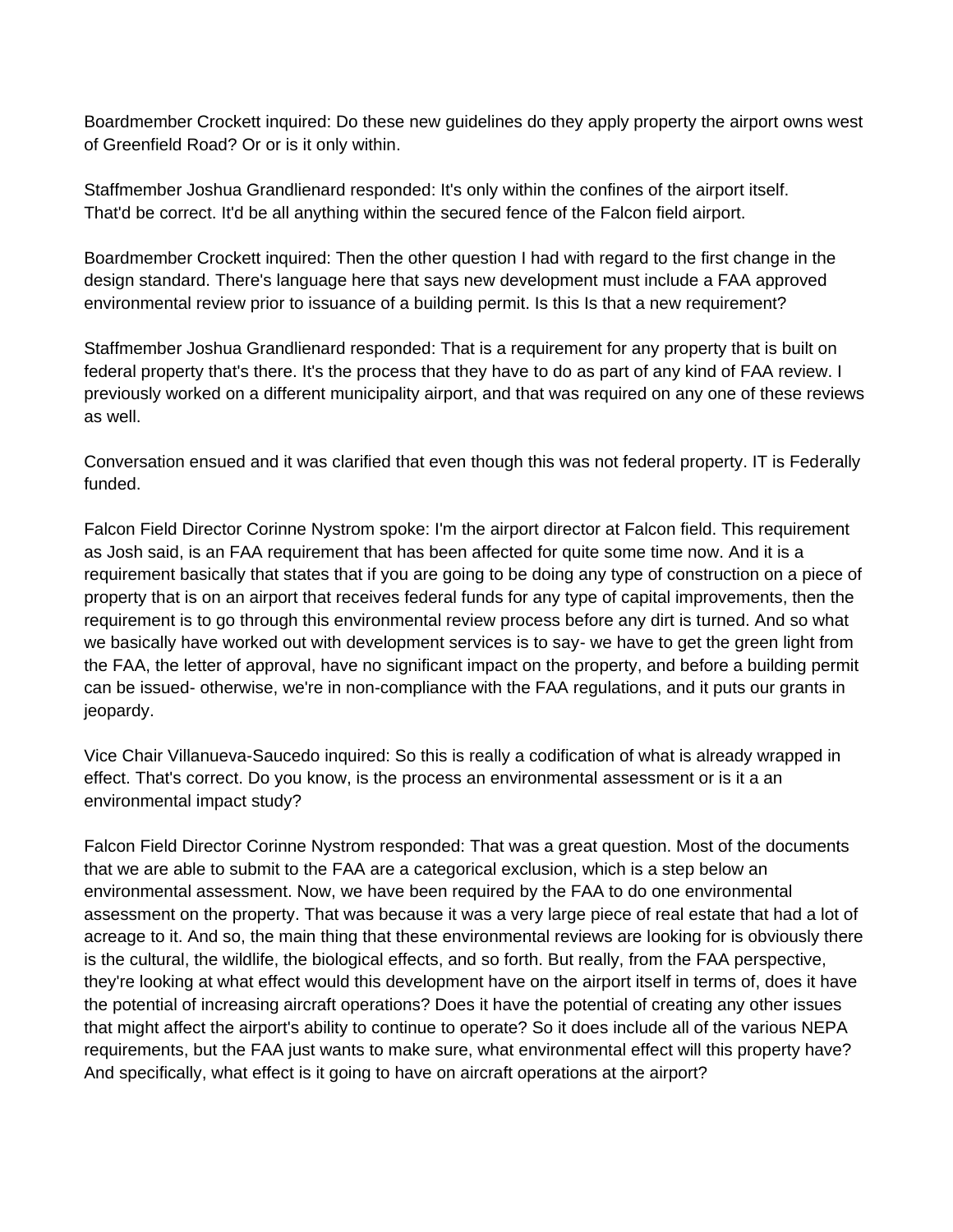In regard to property the airport owns on the west side of Greenfield. Originally, when working together with the Economic Development Department looked at leasing that property out. It's technically that property west of Greenfield, is technically considered to be part of the airport and is technically owned or operated by the airport. And therefore, if it is included on the overall airport plan. So, when we originally looked at wanting to try to develop that property, we did go to the FAA, and at that time, they did require that an environmental assessment be completed on that property as well, which we went through that process. That's in addition to the one that I mentioned earlier. However, what has happened, and we ultimately got a finding of no significant impact on that. However, in the last, about year and a half or so, the FAA regulations have changed, such that if you can demonstrate, which we have already in our previous EAA, that this property is going to be used for a non-aeronautical use. Then according to the new FAA regulations, it would not be subject to an environmental review. So, with us, continuing to work with Economic Development to get that property leased out, or at least the northern 63 acres, we are of course, are going to share with the FAA what will be anticipated on that property. That it will be non-aeronautical, and our hope will be that they will come back and say we don't have any jurisdiction over that, but we will need to at least notify them of such.

Falcon Field Director Corinne Nystrom stated that: These guidelines won't apply to any area outside of the one square mile that makes up the report.

Boardmember Crockett inquired: Did Economic Development weigh in on these guidelines?

Staffmember Joshua Grandlienard clarified: So yes, the economic development did comment on it overall just said, maintain quality design standards that we have, or quality design guidelines, and to see if we can incorporate any of those into here. But overall, they didn't have any concerns; we do have our Economic Development representative from the airport itself here as well.

Boardmember Crockett inquired: And in terms of quality of design, is that is that upping the game in terms of the quality of the design? Is that reflected in these amendments to the current guidelines?

Staffmember Joshua Grandlienard stated: Yes, certainly, I feel like this is certainly an improvement. I think we've clarified a lot of the design. Because the way the zones were set up, it kind of had specific looks for certain areas of the airport. So, we just wanted to kind of create more innovative, thoughtful design that could be utilized on this site. Because realistically, just speaking as a planner, I'm not the biggest fan of metal buildings that are just hangars. So, we want to see a little something, a little higher quality.

Boardmember Crockett inquired: In terms of the presentation, looking at some of the images in the presentation, there's a lot of World War 2 vibe in there. And I'm just wondering, that may not necessarily be what is attracting employment to the airport area. So, you talked about attracting employment and getting away from sort of the metal buildings, is there a focus on maybe making this look a little more like Gateway or something and attracting a little higher tech look and, maybe getting away from the World War 2 vibratory? Are you still trying to preserve the World War 2 vibe at the airport?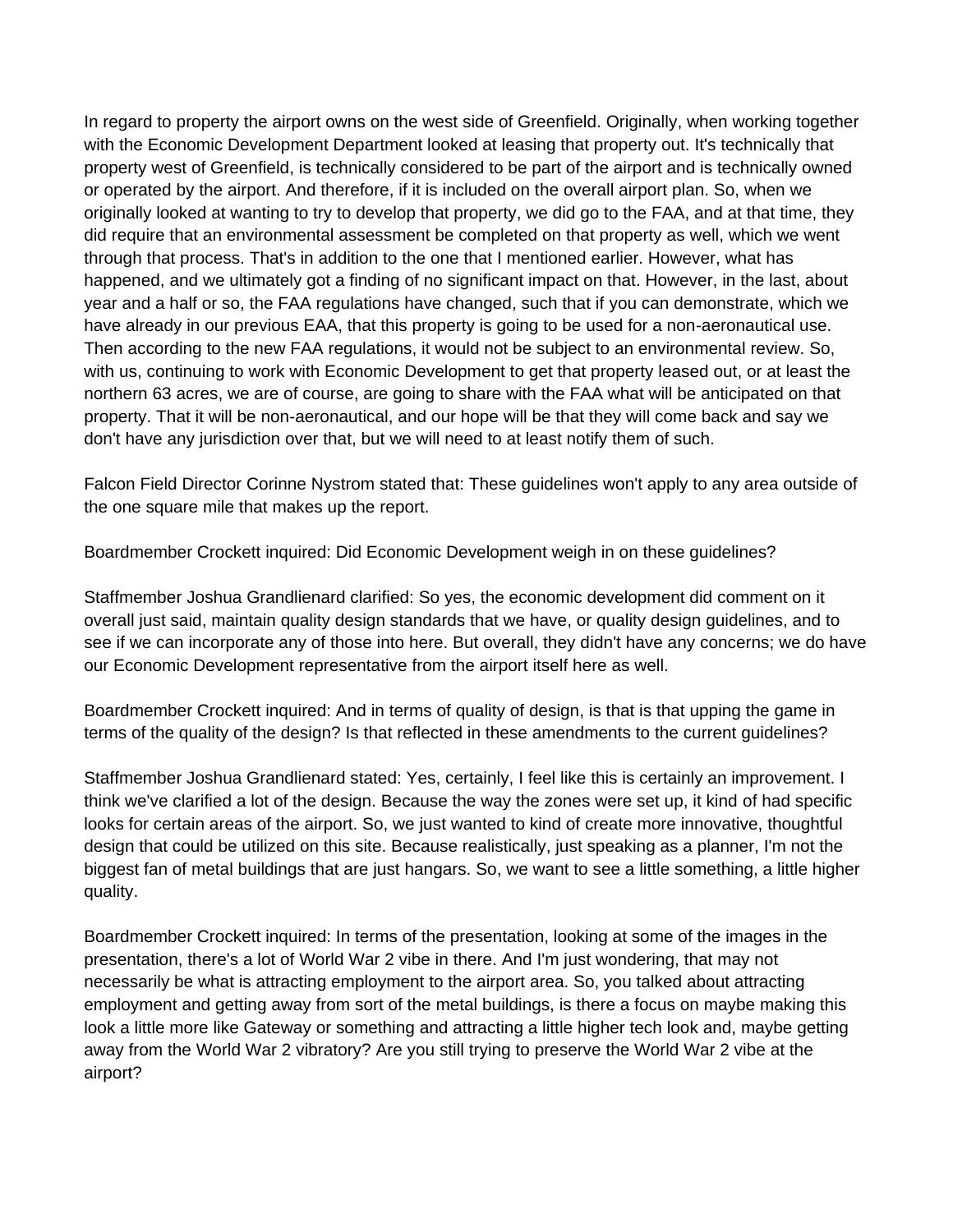Staffmember Joshua Grandlienard stated: I think realistically, we're trying to balance both. If you look at where what used to be the Leading Edge Zone 3, that's more where you see the more modern style Gateway style developments. While overall the requirements within the PAD do require a positive aviation theme. So, we will make sure we have either updated, instead of World War 2 fighter jets, will have modern planes, things of that nature. And I think we see modernization of things of that nature. But overall, we see more of that Zone 3, which is going to be the side on Greenfield, which is more of that Gateway.

Boardmember Peterson inquired: Do you find from tenants of the airport that the signage provisions are adequate? Or is there a need to increase signage capabilities that can go here for future tenants?

Falcon Field Director Corinne Nystrom stated: We really have not received any negative pushback on the requirements that we have in the standards. So, we were they're made aware of it, and they know what they need to comply with, and we have not had any problems with them complying. Now, we do have some existing buildings that have not been subject to the PAD review process yet, because nothing's been done with them for a while, that we know would not comply with the current PAD standards. That if we look to pursue enforcing that, we would have to do that through code compliance unless they come in and are doing something that would then result in the PAD standards being implemented on their property.

Staffmember Joshua Grandlienard stated: And I will add with ease each lease update, they will be required to become into compliance with the current PAD standards.

Staffmember Joshua Grandlienard presented case ZON 22-00162, Geneva villas and the associated plat. This for site plan review. It is to allow the development of a single residence community. It is located west of Crismon Road on South side of Brown Road. I will say it is currently within Maricopa County jurisdiction, so it will be annexed as part of this request. Here's the view looking west from Crismon road. Again, this is currently zoned RU-43 as well as C-3 within Maricopa County eyes. ANX22-0016 is the companion annexation case. At the time, because of the two split zonings, it'll be given a comparable zoning of AG and then from there, it'd be AG with an RS-15 PAD. Overall, the General Plan designation in this area is for Neighborhoods. The intent is to provide a safe place to live including variety of housing types, that includes single residence. Overall, here's the site plan includes 27 lots, as well as a barbecue pavilion, dog run, as well as expanded open desert space consistent with the uplands, as within Desert Uplands requirements itself. It does have expanded open space requirements that are meant to preserve a desert natural desert feel for the uplands. and based off of that staff felt the RS-15 made the most sense in order to require those open space requirements to be consistent with the densities. and the neighborhoods around them. Overall, the PAD requests include a reduction of the minimum lot size, minimum lot width, and depth to meet the conditions. And again, there is a major easement from SRP that is does truncate the site a bit, as well as the overall building setbacks to meet the new proposed sites, sizing of the lots, as well as a facade where because of the way the buildings that are designed, they can only have a one-foot gap between the front side of the patio and the garage instead of the three foot required. Overall, here's the landscape plan. As part of the landscape plan, there was a existing document, and I believe they tried to preserve at least 47 to 49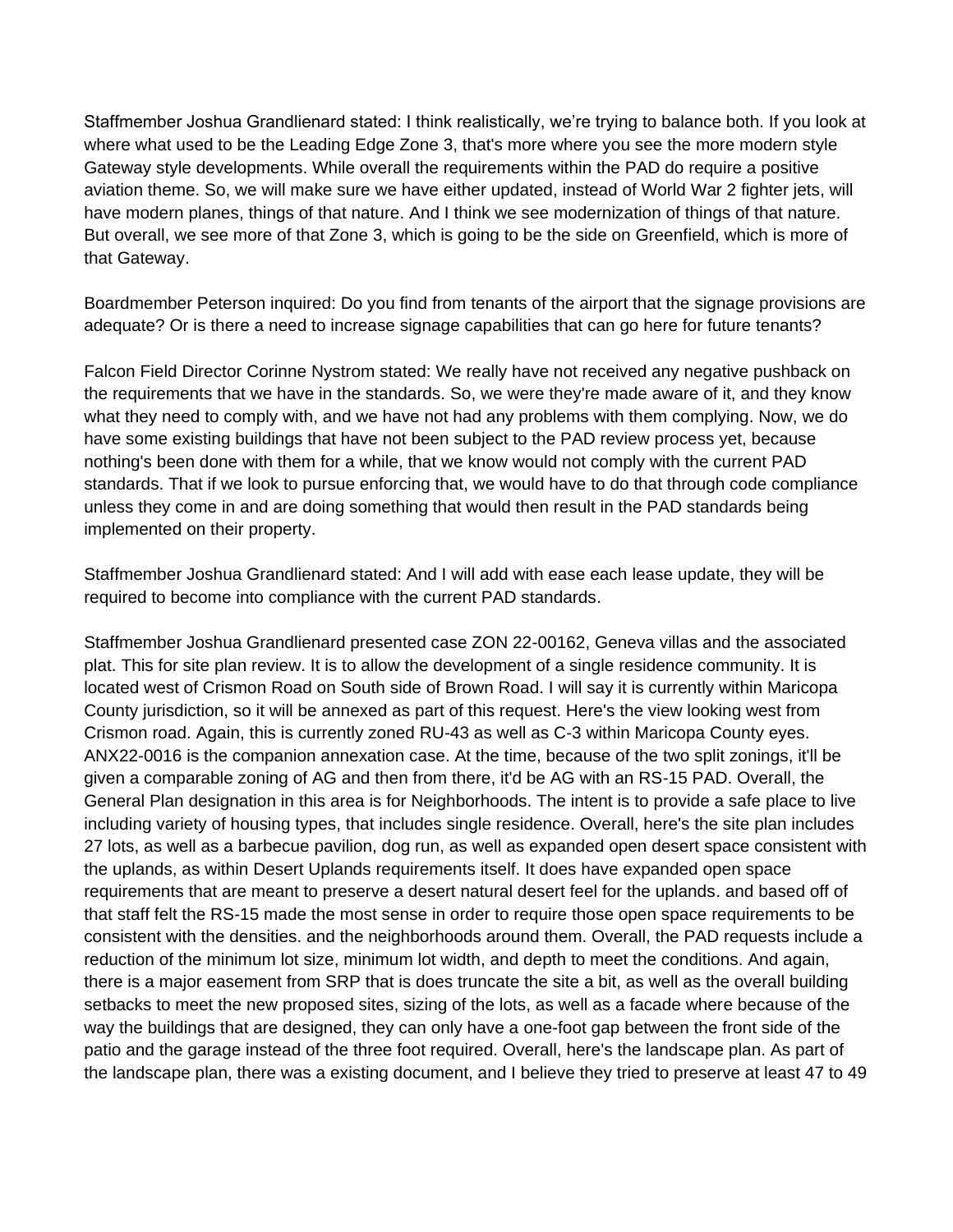of the existing plans, including a couple saguaros. So, we wanted to make sure that they maintain that desert feel, as well as making sure we kept all landscaping outside of the SRP easement.

Letters were mailed to neighborhoods, and HOAs within a mile, as well as property owners in 1000 ft. A neighborhood meeting was held on January 4. There were four persons, for a total of three households that had general questions about development and possible impacts. Typically, with these annexation cases that are adjacent to non-annexation parcels, they're concerned that they may be annexed as part of that. We made the applicant make clear that they will not be annexed as part of that. And I had a conversation with one gentleman yesterday who is interested in the annexation process. I had another phone call with a gentleman, just to the west, he had requested a fence along the SRP easement. But the intent of that is there are numerous illegal dumpings occurring in the SRP easement. So, we've worked with the applicant, and I believe at this time, we're going with large boulders that would be consistent with us SRP requirements in order to prevent that dumping from occurring. So certainly, they met the conditions of citizen participation. Based off that, staff finds that it complies to the 2040 Mesa General Plan, Chapter 69 of Site Plan Review, Chapter 22 for the Planned Area Development, as well as criteria from Chapter 6, Section 5 of Title 9 for the Desert Upland Development staffers. Staff is recommending approval with conditions.

I've also provided a memo, there is a one small site plan change, which will occur on lots seven, they illustrated the pedestrian path, which took a little bit of the right away, additionally take up four feet, which reduced it there. As well as this is not within an AOA area. So, the applicant has requested the removal of the avigation easement, since that wouldn't apply to this site.

Vice Chair Villanueva-Saucedo stated: I am such a stickler for citizen participation reports and this one gets an A plus. Thank you very much for your work on this love the way that it's a consistent with Desert Uplands, and you know the dog runs always get points for me. So thank you. Any other questions?

Staffmember Charlotte Bridges presented case ZON22-00237. And this is a request for our Council Use Permit to allow for the development of a mini storage facility with outdoor RV and boat storage. The location of this project is north of north of Main Street on the west side of the Val Vista Drive. And this is looking at the site, currently vacant. The General Plan designation for this area is Neighborhood. And the purpose of neighborhoods is to provide safe places for people to live, where they can feel secure. It is also overlaid by the Main Street Transit Corridor. And the purpose of that Transit Corridor is to create more pedestrian interconnectivity between the building, and then obviously pedestrians. And then it's also in the General Plan that talks about how to create strong neighborhoods. And this project also fulfills that purpose by once again providing that connectivity from the front of the building to the adjacent street. The zoning on the project is GC for General Commercial, and its intent is to provide indoor retail and limited outdoor display, and related service-oriented businesses within a four to five mile radius. As far as the Council Use Permit for this project, in evaluating that criteria, staff finds that it is it does advance the goals and objectives of, and is consistent with the policies of the General Plan and other applicable City Plans, and policies. It's adding another use into the neighborhood to strengthen the neighborhood. And then it also provides that connectivity once again between the site and the adjacent right of way. The location size, design, and operating characteristics are consistent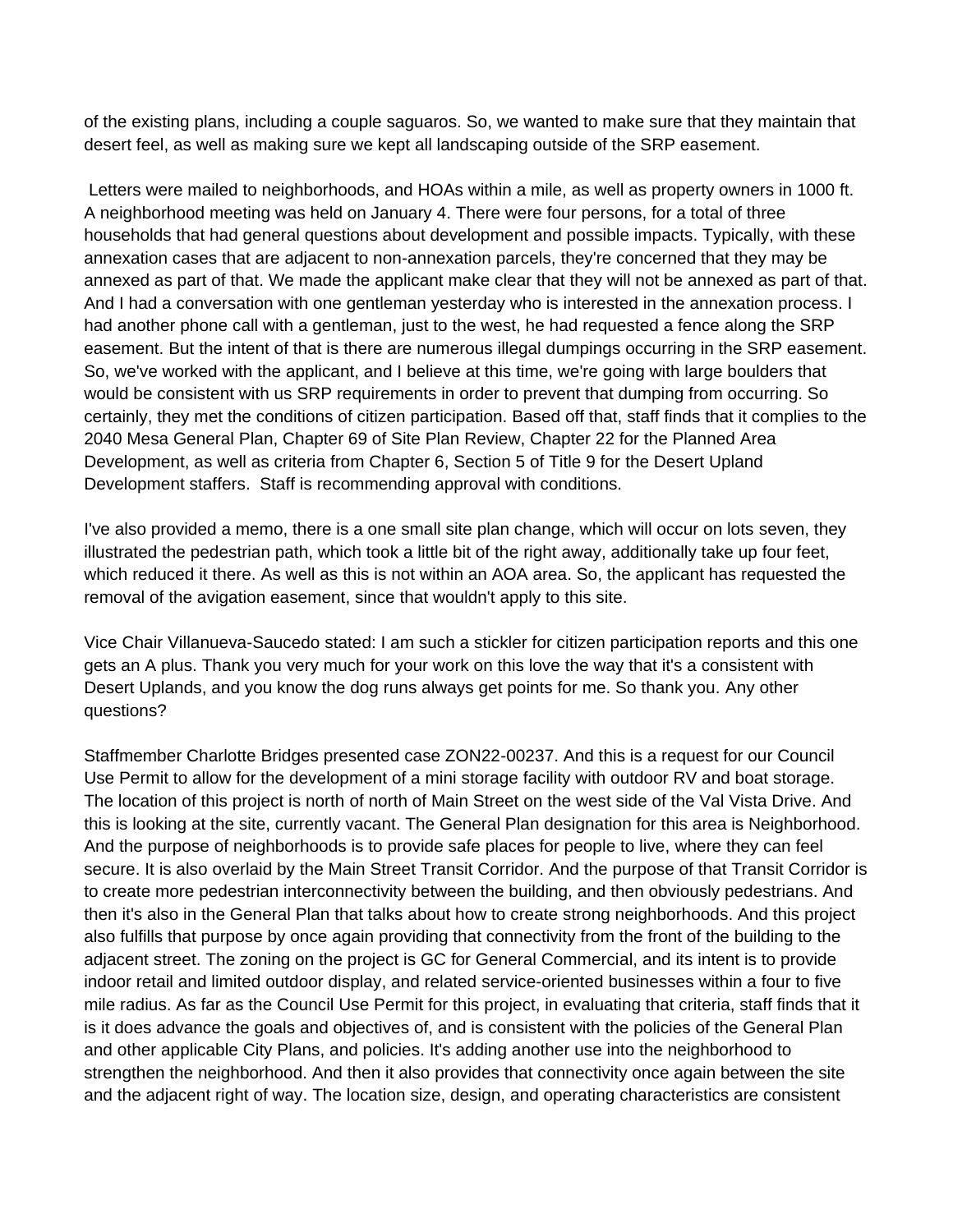with the purposes of the GC district. The proposed site will not be in injurious or detrimental to the adjacent or surrounding properties, or improvements in the neighborhood or goal, or to the general welfare of the City. And then the last requirement, adequate public services- public facilities and public infrastructure are available to serve the proposed project. The site plan shows the construction of a two-story self-storage building, and then it will have surrounding RV and covered RV and boat storage. There's two points of access to the site. The South access is both directions in and out, the North access will be exit only. And then one other thing I will point out is there is a plaza area at the entry of the building. Since it's such a large building our code requires that it have a 900 square foot plaza and the site meets that criteria as well. This is a landscape plan. And let me go on to the elevations. The elevations will be reviewed by the Design Review Board at their June 14 meeting. And staff will work with the design review board members to implement any comments they may have about the architecture. The applicant did permit did complete a citizens participation plan. They mailed letters to property owners within 1000 feet, and then to the HOAs, and registered neighborhoods. They did hold a neighborhood meeting but unfortunately, they did not have any attendance at that meeting. And neither the applicant or staff has had any outreach or comments would have received any comments from interested parties. In summary, staff finds the project complies with the 2040 General Plan. It complies with the Council Use Permit review criteria in Section 1170-6 of the Mesa Zoning Ordinance and it complies with the Site Plan Review criteria and Chapter in the Mesa Zoning Ordinance, which is chapter 69, subsection 5, and staff is recommending conditions with approval.

Boardmember Crockett inquired: In the citizen participation report, there's a section that says management to request that a wrought iron fence be added on the north side of the project between the proposed block wall from the site plan. It's unclear to see whether or not and then it says a wrought iron fence has been added to the site plan, and drawings to accommodate this request. And I so I'm thinking it's on the north end. But it's unclear from the site plan whether or not that was actually added.

Staffmember Charlotte Bridges stated: I will double check and make sure that that is in compliance.

Conversation ensued and it was discussed that the screen wall should be 8 ft.

Staffmember Joshua Grandlienard presented case ZON22-00268. This is for the Site Plan Review and Rezone. It is allowed development of an industrial business park overall. So again, like the last case that I presented, this is also within Maricopa County's jurisdiction as well. So, this will be annexed as part of that. Companion case there is located north of Pecos Road, East of Ellsworth, it is directly south of the soccer fields at Legacy Sports Park. Per the General Plan, the destination is Mixed-Use Community, which contains a mix of employment, office, retail, educational, community service, tourism, and treatment, and residential uses a sense of place within a community. With the Mesa Gateway Strategic Development Plans designates this area as the Logistics and Commerce District per the Gateway Development Plan. This is consistent with this use. Overall, the current zoning is RU-43 and IND-2; it also has AOA one and two within Maricopa County, as well as F-1, F-2. That is for ANX22-00266. Again, for clarity of staff. This will all be rezone to AG at initial intake, and then be rezone to LI-PAD. Here's the view north from Pecos. Overall, this is a phased development. So, phase one is building A and building B, phase two will come in future development for industrial uses as well. Access will be from Pecos as well as on the east side, there will be access as well. Overall, they've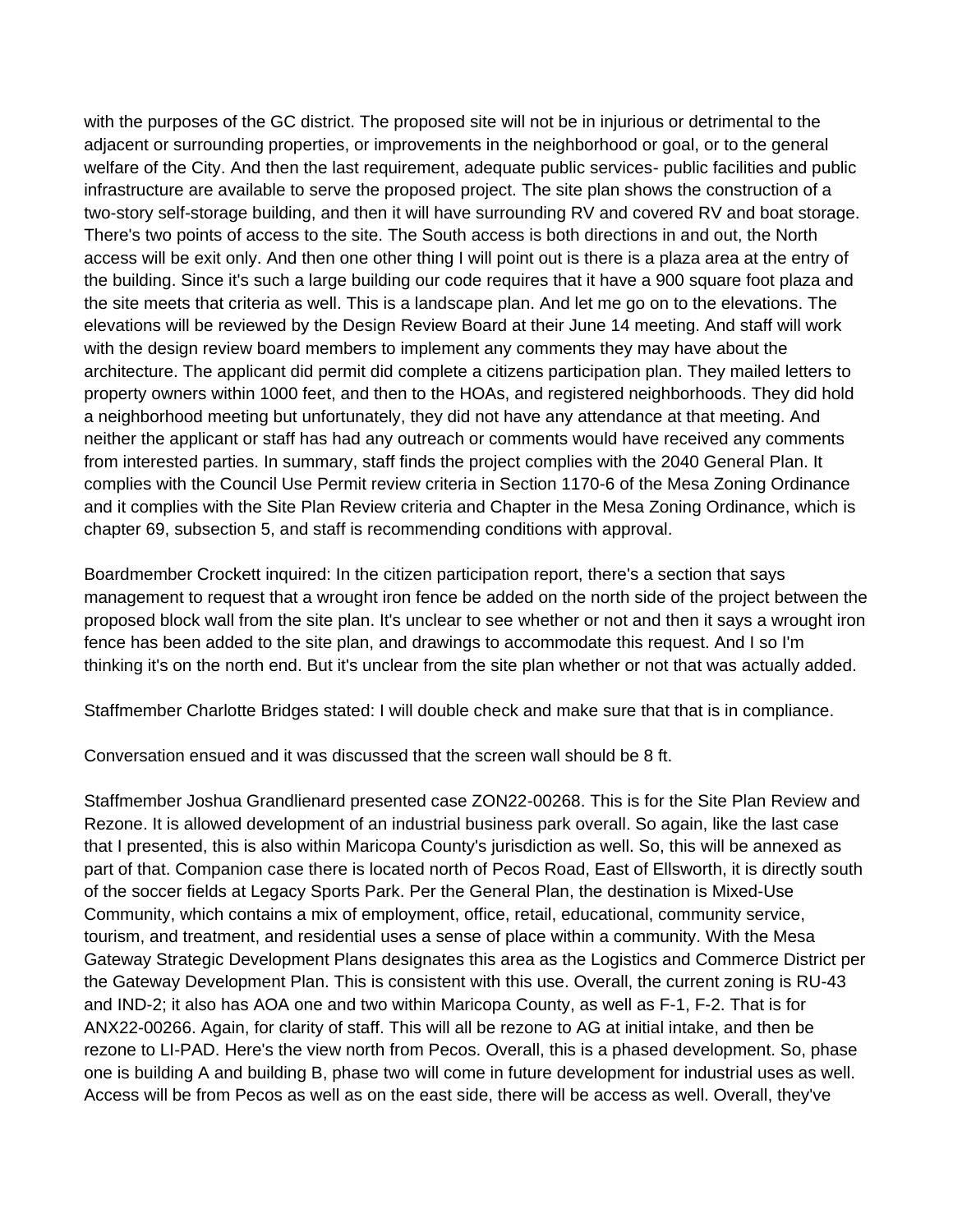requested a couple of PAD modifications. One increasing height from 40 to 60 feet front facing the street side setbacks from Pecos. And that's specifically due to the extended drainage channel that occurs just like on the Legacy Caprock Logistics, that we had at the last meeting. Because of the width of that, they've had to reduce the setback just because of where the right of way would be measured. But overall, there's quite a large setback, if you just take it from the edge of the curb that would naturally be occurring there. Again, this is another reduction to parking spaces. The ratios they've provided on this one is one space for 375 square feet of industrial, well one space per 1500 square feet of gross floor area. And within the interior parking lot, like the previous Legacy industrial case, they've requested not to have the landscape islands within the truck parking areas; the semi areas that would be more for movement and materials as well as truck traffic as well. In addition to that, they've had a reduction to the foundation base, in order to meet the fire code separation. Because of the aerial apparatus, they have to be within 30 feet from where they access it and because of that we've had to reduce that landscape depth to 12 feet and overall. They requested that the refuge, the solid waste enclosures not be required if it's already screened within a truck parking lot, which it would be screened from view anyways, through the screening the eight-foot walls that are required for outdoor storage. So, overall, this was presented to Design Review on May 10. There are some small minor comments about the overall entryways, the awnings, the ability on the site is to eventually convert those possibly add a mezzanine area and use those as balconies. So, just balancing the length of those in order to incorporate both uses and ensure design is consistent. Overall landscape plan is consistent with all of our requirements.

Again, citizen participation on this one notified property owners within 1000 feet, as well as HOAs and registered neighborhoods. On this one I didn't have anybody reached out to me, just due to most likely because it's all Legacy, as well as some smaller industrial properties to the south. Overall request complies with the 2040 General Plan, complies with the Gateway Strategic Development Plan, as well as Site Plan criteria outlined in 11-69-5, as well as the Plan Area requirements under Section 11- 22. the MZO. Therefore, Staff recommends approval with conditions.

Boardmember Crockett inquired: On the site plan, as you're driving along Pecos Road and you're looking north at this project, you can see all the trailers lined up. I'm wondering if you considered, or if the applicant considered flipping these buildings so that you move the crosstalk building to have the better frontage or the better view along Pecos.

Satffmember Joshua Grandlineard stated: I think the applicant will be able to explain that fully. But staff did request that initially. I asked for enhanced landscaping along that way to help screen the truck storage. From what I perceived from the applicant is that the intent of building A is to face Legacy in order to have a presentable product for everybody that is utilizing that site, as well as the overall flow for the truck movement is cleaner for their purposes, and their intended user for building B.

Applicant Dennis Newcomb, of Gammage and Burnham spoke: That's a great question. And we appreciate the question. And it was a long thought-out process and land ownership on this is improving, and they're also joint partnerships on this. And the property to the north, which is the Legacy Sports Complex. So, the sports complex, they wanted to make sure that it was visual to that sports complex, was not truck and loading docks and all these other good things. So, there was a nice symbiotic